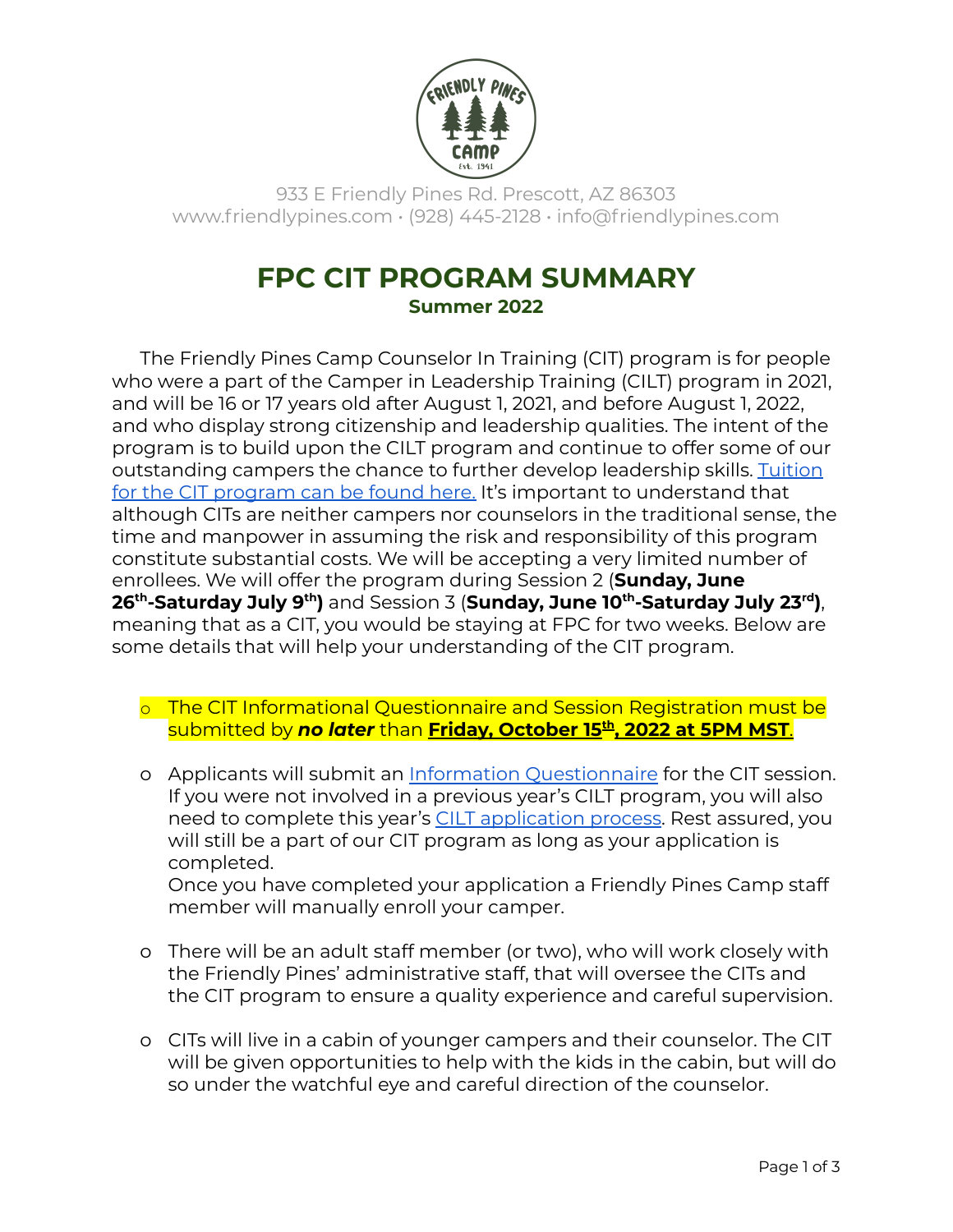- o CITs will work closely with their CIT supervisor(s) who will help schedule them into activities in which they wish to develop instructional/leadership skills. The activity head will create well-supervised and well-structured teaching opportunities for the CITs.
- o During AM & PM free time (and possibly during siesta) CITs may be assigned tasks such as helping groups prepare for overnights, prepping for the evening activity, prepping for a special day, etc. If not assisting with a special task, the CITs will spend free time with their cabin group.
- o Every other day, the CITs will all meet with the CIT supervisor(s) during one of the four activity periods for leadership training.
- o CITs will also be given time to socialize in the evening. This will occur once a quiet cabin has been turned over to the night duty counselor. CITs will be dismissed from the Dining Lodge at 9:55 pm for prompt lights out in their cabin at 10:00 pm. This opportunity is a PRIVILEGE, and as a result of good or bad behavior as a CIT group, the CIT socialization time may be adjusted to the judgement of the Program Staff and/or CIT Leaders.
- o The CITs will be given special projects such as organizing and running an evening activity and/or theme day activity. They will also be encouraged to help lead songs at meal times.
- o Because we feel that socializing is an important component for creating a cohesive team of CITs, the CITs may be given the opportunity for a special trip or outing.
- o CITs will be held to the highest standards of effort, participation, and behavior. Because they will serve as important role models to the younger campers, we will not accept anything less than the most responsible participants.
- o The CITs' performance will be evaluated by their CIT supervisor(s) at the end of the session. This evaluation along with input from other counselors and administrative staff will play a large part on whether or not a CIT will be hired as a counselor.